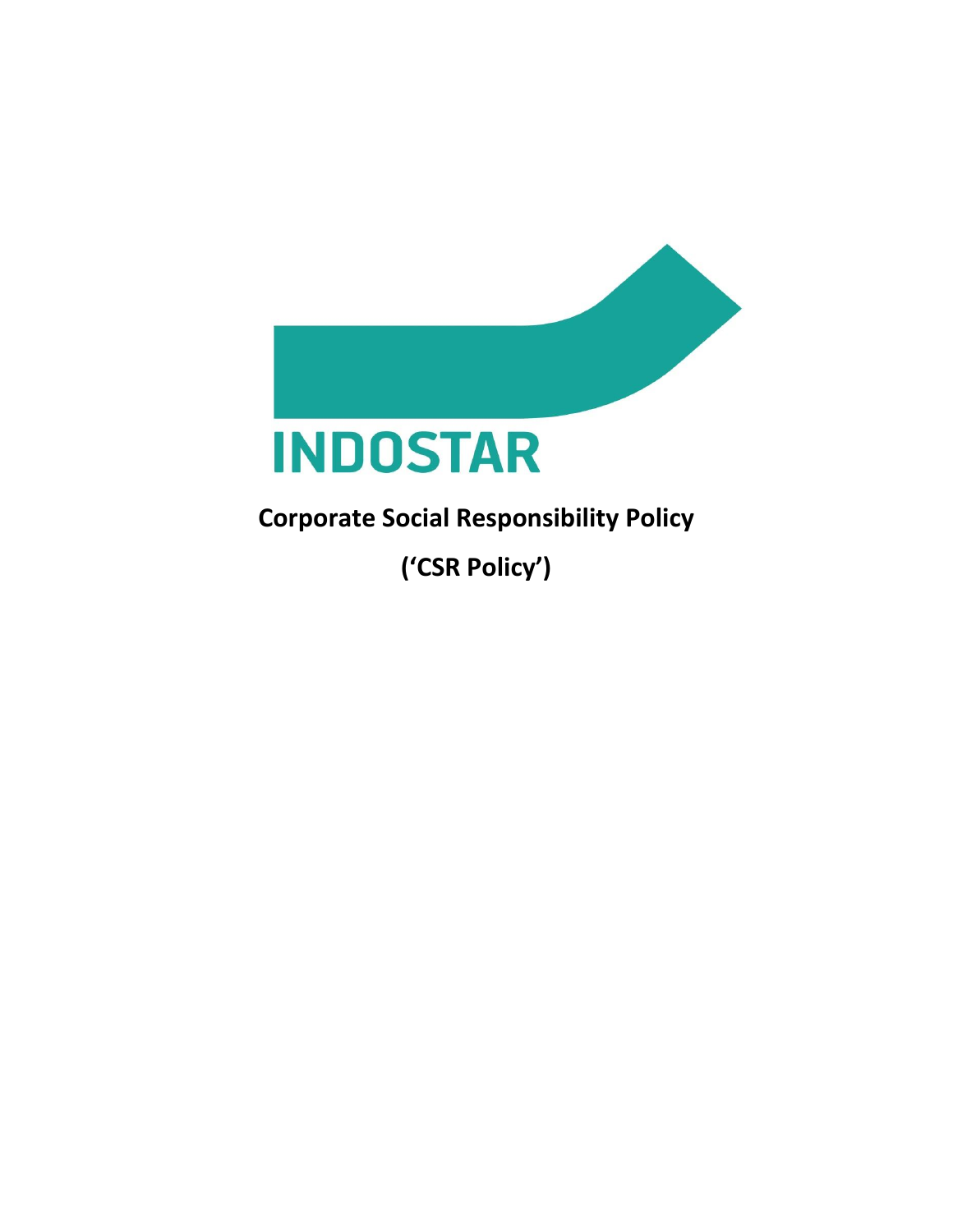

# **VERSION CONTROL**

| Version<br>Control<br>No. | Author                   | Date Created /<br>updated | Date Effective   | <b>Version Description</b>                                                                                                              |
|---------------------------|--------------------------|---------------------------|------------------|-----------------------------------------------------------------------------------------------------------------------------------------|
| V.1                       | Pankaj Thapar            | 5 March 2015              | 5 March 2015     |                                                                                                                                         |
| V.2                       | Pankaj Thapar            | 22 January 2019           | 22 January 2019  | Expanding scope of areas in which<br>the Company may undertake CSR<br>activities.                                                       |
| V.3                       | Pankaj Thapar            | 8 August 2019             | 8 August 2019    | Expanding scope of areas in which<br>the Company may undertake CSR<br>activities to include disaster relief                             |
| V.4                       | <b>Benaifer Palsetia</b> | 04 February 2021          | 04 February 2021 | Alignment with amendments in<br>the Companies Act, 2013 and<br>(Corporate<br>Social<br>Companies<br><b>Responsibility Policy) Rules</b> |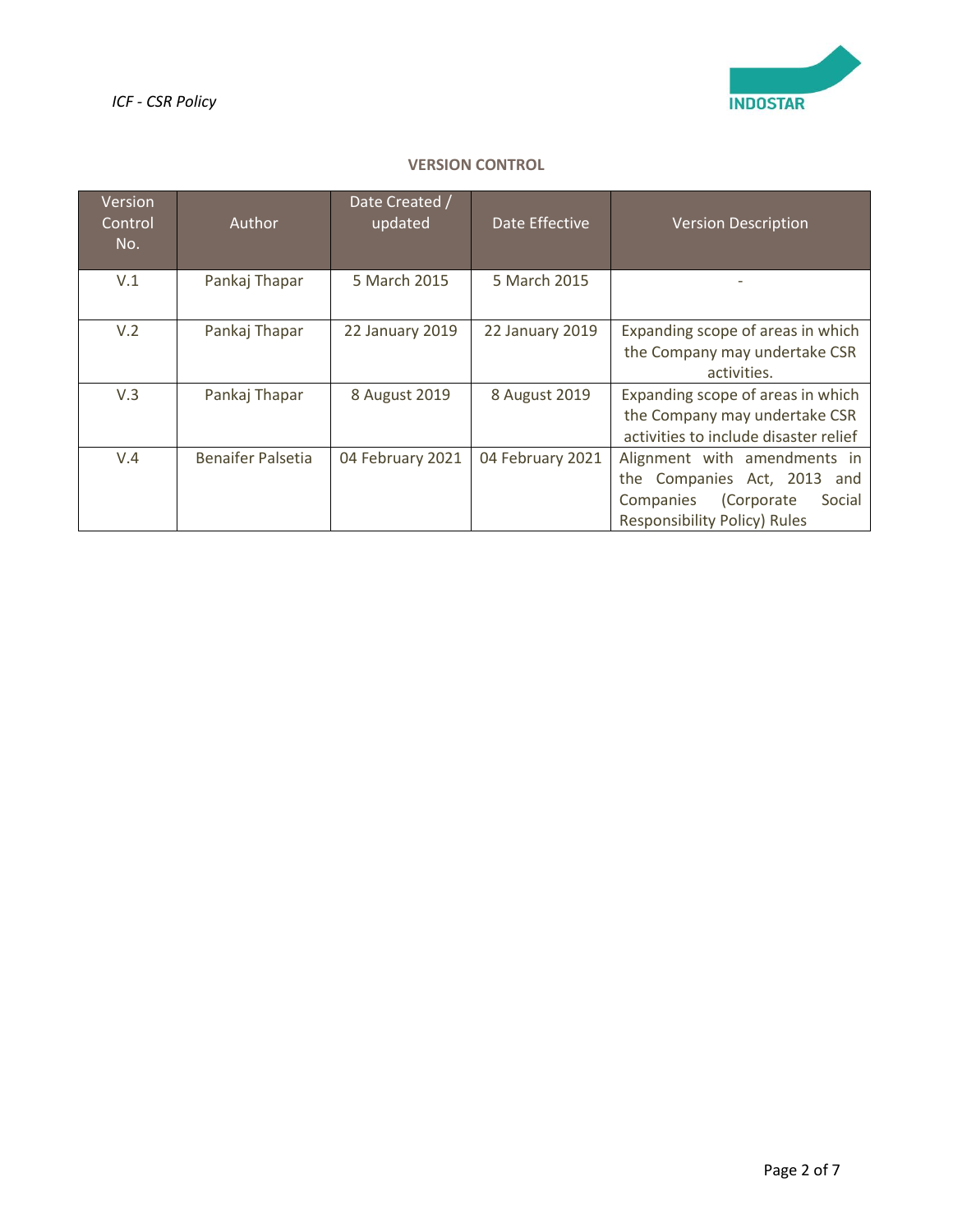

# **BACKGROUND:**

IndoStar Capital Finance Limited ('ICF' or 'Company') is registered with the Reserve Bank of India (RBI) as a Systemically Important Non-Deposit taking Non-Banking Financial Company (NBFC-ND-SI). ICF offers structured term financing solutions for corporates, loans to small and medium enterprise borrowers and vehicle finance in India.

ICF aims at conducting its business in a way that the Company achieves its business goals and objectives with a due consideration of community's economic, environmental and social aspirations and therefore commits to integrate Corporate Social Responsibility ('CSR') with its business processes.

## **TITLE AND APPLICABILITY:**

ICF has developed this policy titled 'Corporate Social Responsibility Policy' ('CSR Policy') encompassing the Company's philosophy for being a responsible corporate citizen and lays down guiding principles for selection, implementation and monitoring of activities which are in accordance with Section 135 of the Companies Act, 2013 (the 'Act') read along with the rules and schedules framed therein for the Company at large and provides for formulation of an annual action plan for CSR activities.

## **CSR VISION STATEMENT:**

The Company, through its CSR projects, will enhance value creation in the society and in the community in which it operates, through its services, conduct and initiatives, so as to promote sustained growth for the society and community, in fulfillment of its role as a Socially Responsible Corporate Citizen. The ultimate aim of the CSR projects will be to benefit the communities at large and over a period of time enhance the quality of life and economic well-being of the local populace.

## **DEFINITIONS:**

In this CSR Policy, unless the context otherwise requires,

- a. "**Act**" means the Companies Act, 2013 and rules made thereunder (as amended);
- b. "**Board"** means the Board of Directors of the Company and will include any Committee of the Board;
- c. "**Corporate Social Responsibility (CSR)**" includes activities undertaken by the Company in pursuance of its statutory obligation laid down in the Act.
- **d. "CSR Committee"** shall mean the committee of the Board constituted pursuant to Section 135 of the Act.

Words and expressions used and not defined in this CSR Policy shall have the same meanings respectively assigned to them in the Act.

## **CSR PROGRAMMES/ PROJECTS:**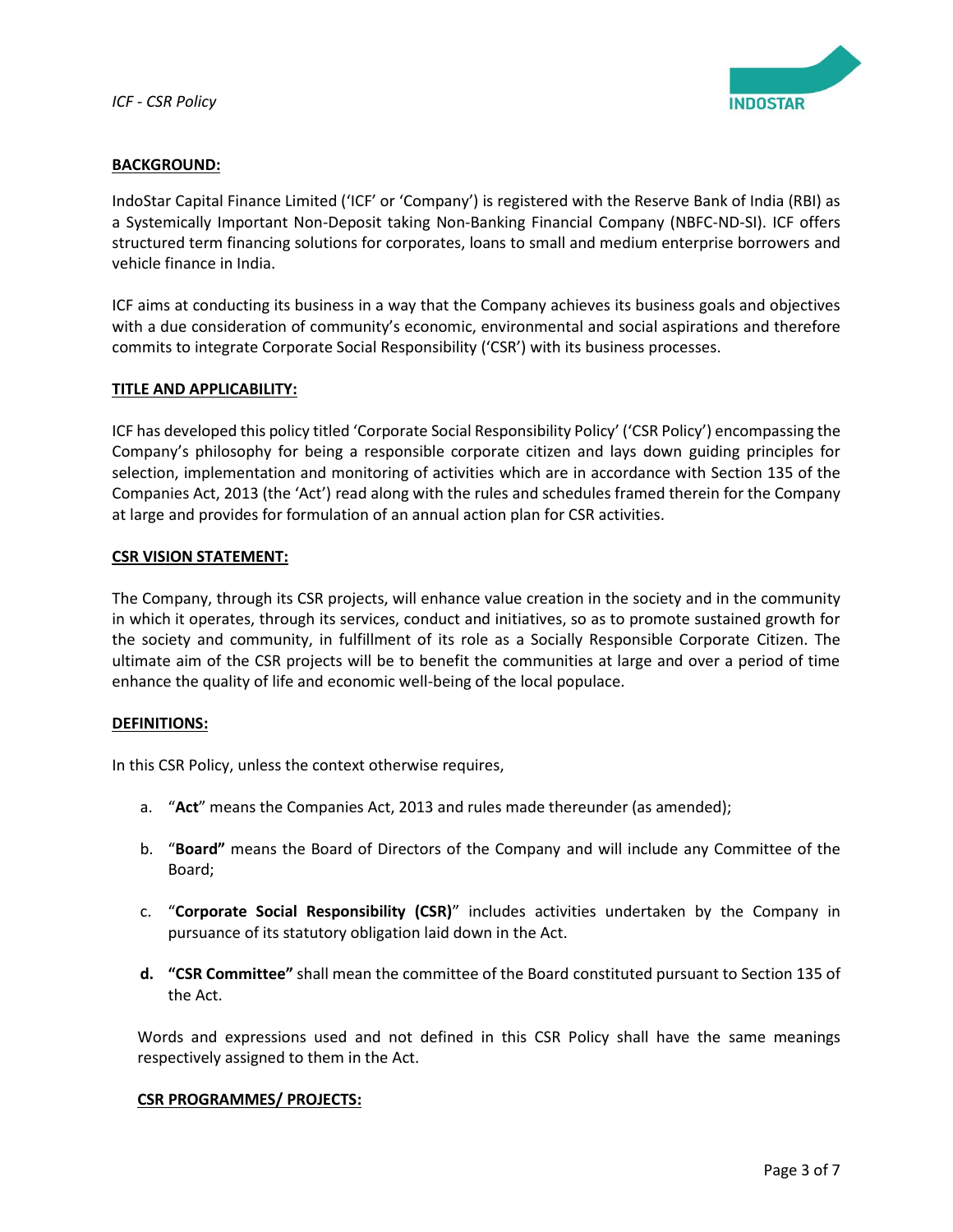

CSR activities of the Company should broadly confirm to the following:

(i) there is a genuine business purpose / regulatory requirement for making the charitable donation; (ii) the donation is not made for the purpose of influencing a recipient to misuse their position; (iii) employees should not solicit charitable donations from external parties with which the Company has (or is seeking) business dealings or regulatory approvals; and

(iv) the making of any donation cannot be expected to result in negative reputational implications for the Company, or be controversial in any way.

The Company will consistently explore and undertake CSR Programs/ Projectsrelating to the activities in any of the fields enumerated below with a preference to carry on such activities within the local area(s) around it, wherever it operates:

# **a. Education**

promoting education, including special education and employment enhancing vocation skills especially among children, women, elderly and the differently abled and livelihood enhancement projects

## **b. Women Empowerment**

promoting gender equality, empowering women and enhancing women employment

## **c. Humanitarian Relief**

contribution to the prime minister's national relief fund or any other fund set up by the central / state govt. including for socio economic development and relief and welfare of the schedule caste, tribes, other backward classes, minorities and women; contribution for disaster management including relief, rehabilitation and reconstruction activities

## **d. Healthcare, Sanitation and Water**

eradicating hunger, poverty and malnutrition, promoting health care including preventive health care and sanitation including contribution to the Swach Bharat Kosh set-up by the Central Government for the promotion of sanitation and making available safe drinking water

## **e. Environment**

ensuring environmental sustainability, ecological balance, protection of flora and fauna, animal welfare, agroforestry, conservation of natural resources and maintaining quality of soil, air and water including contribution to the Clean Ganga Fund set-up by the Central Government for rejuvenation of river Ganga

# **WHAT IS NOT A CSR ACTIVITY:**

Following activities will not be considered as CSR activities:

- activities that benefit only the employees of the Company and their families;
- one-off events such as marathons/ awards/ charitable contribution/ advertisement/sponsorships of
- expenses incurred for the fulfillment of any other statutory obligations under any law in force in India;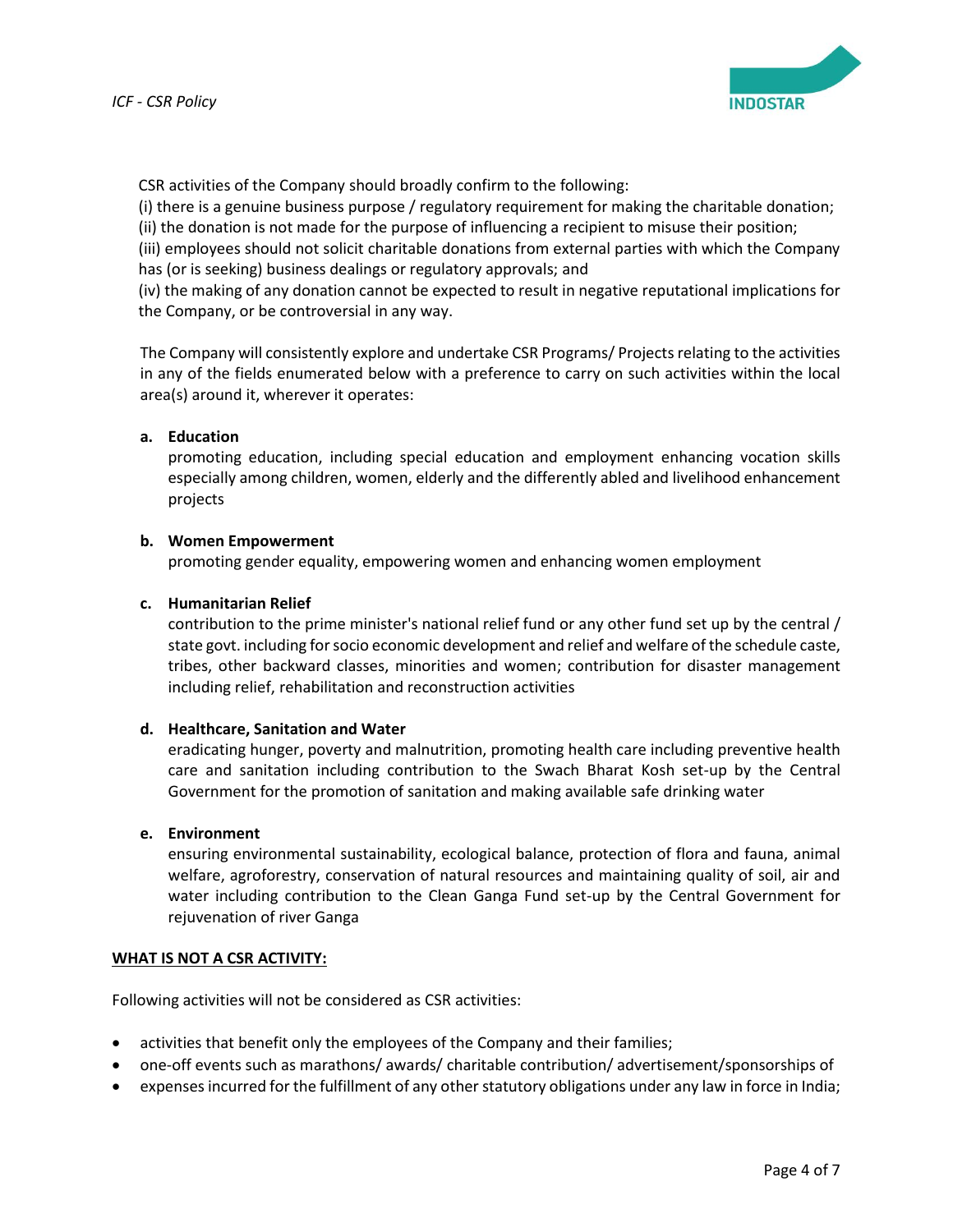

- activities supported by the Company on sponsorship basis for deriving marketing benefits for its products or services;
- contribution of any amount directly or indirectly to any political party under the provisions of the Act;
- activities undertaken in pursuance of normal course of business of the Company;
- activities undertaken by the Company outside India except for training of Indian sports personnel representing any State or Union territory at national level or India at international level.

# **CSR BUDGET:**

ICF shall endeavor that funds to the tune of at least 2% of the average net profits of the Company during the immediately preceding three financial years, calculated in accordance with the provisions of the Act, is allocated towards the CSR programmes/ projects as mentioned above. The CSR Committee will recommend the allocation of funds for each programme or project or activities for approval by the Board.

The Company may collaborate or pool resources with other organization or companies to undertake CSR activities in compliance with provisions of the Act.

## **IMPLEMENTATION PROCESS:**

- CSR programmes/ projectsto be undertaken by the Company will be identified by the CSR Committee in line with the Annual Action Plan adopted;
- The CSR Committee shall recommend the CSR programmes/ projects, specifying modalities of its execution and the amount of expenditure to be incurred on the programmes/ projects;
- Upon recommendations of the CSR Committee, the Board shall specifically approve such CSR projects/programs and the amount of expenditure;
- The time period/ duration over which a particular programme will be spread, will depend on its nature, extent of coverage and the intended impact of the program;
- The mode of implementation of CSR programmes/ projects may include a combination of direct implementation or implementation through government, own foundation, charity partners, registered societies, civil societies, social partners etc., subject to compliance with the provisions of the Act. The Company will select its partners after appropriate due diligence;
- The Company may engage the services of external expert agencies, consultancy firms etc. for carrying out any survey, assessment or report with regards to any CSR programmes/ projects to be undertaken by the Company;
- Any surplus arising out of the CSR Projects or programs or activities shall not form part of the business profit of the Company and shall be ploughed back into the same project or shall be transferred to an 'Unspent CSR Account' and spent in pursuance of the CSR Policy and Annual Action Plan of the Company or transfer such surplus amount to a Fund specified in Schedule VII of the Act or any fund as may be prescribed in the Act, within a period of six months of the expiry of the financial year;
- The CSR Committee is authorized to settle all queries, differences or doubts that may arise in relation to the implementation of the CSR programmes/ projects as may be approved by the Board.

## **ROLES & RESPONSIBILITY OF THE BOARD:**

The Board of Directors will be responsible for:

- Constitution of CSR Committee;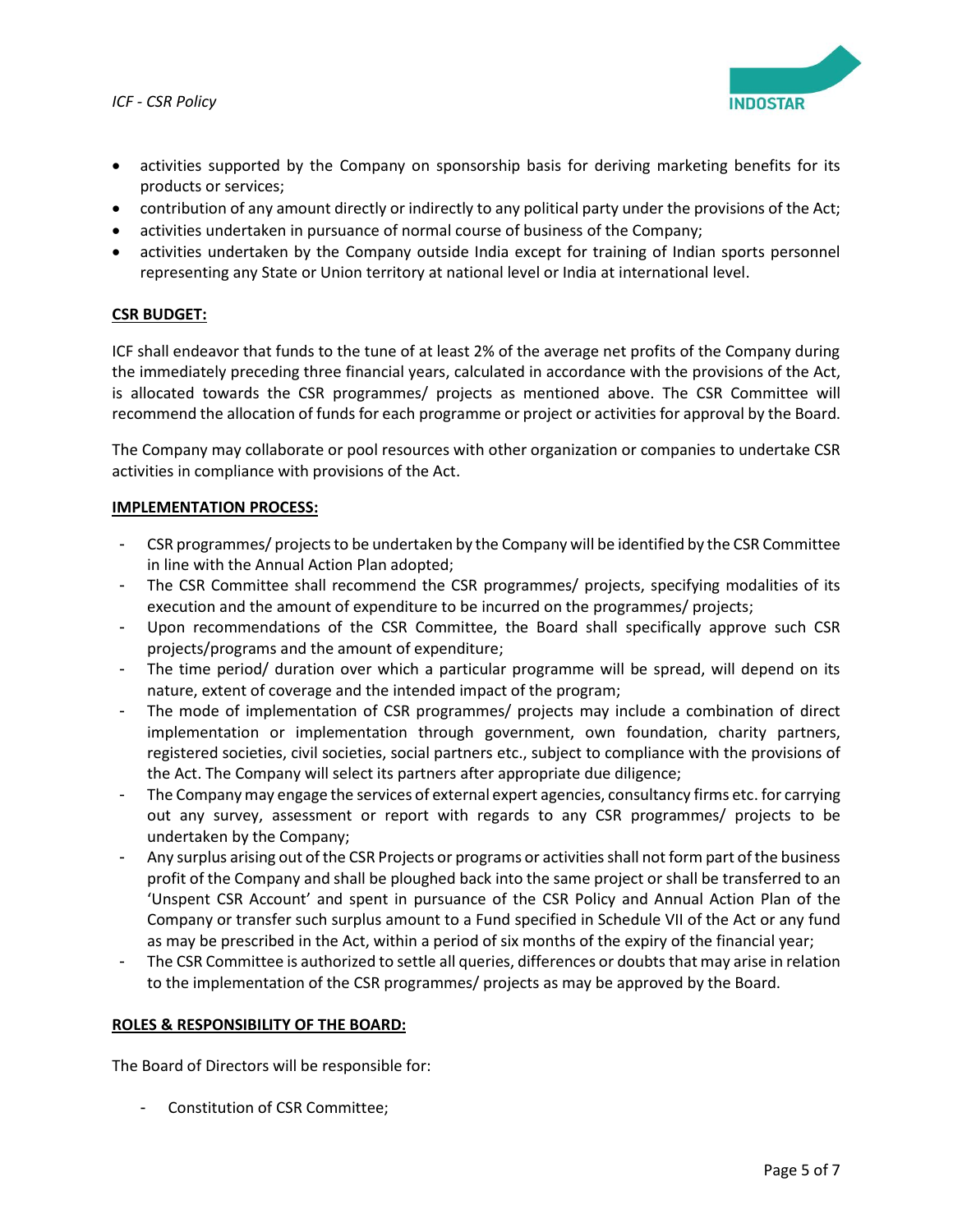

- Approving the CSR Policy as formulated & recommended by the CSR Committee; ensure that activities included in CSR Policy are in line with activities, areas or subjects specified in Schedule VII of the Act or activities as prescribed from time to time;
- Upon recommendation of CSR Committee consider and approve CSR programmes/ projects to be undertaken by the Company and amount of expenditure to be incurred on each of the CSR programmes/ projects; ensure that only those activities as are included in the CSR Policy are undertaken by the Company;
- Ensuring that the Company gives preference to the local areas around its operations for spending the amount earmarked for CSR programmes/ projects;
- Disclosing in its Annual Report (in the manner as prescribed in the Act) and on the website, the composition of the CSR Committee, content of the CSR Policy and CSR programmes / projects;
- Ensuring that it specifies the reasons in its report for not spending the allocated CSR amount in case the Company fails to spend such amount;
- Satisfying itself that funds disbursed for CSR project / activities have been utilised for the purposes and in the manner as approved by it, and the Chief Financial Officer shall certify the same;
- Monitoring the implementation of the project with reference to the approved timelines and yearwise allocation in case of an ongoing project.
- Ensuring that in case of any unspent amount, unless the unspent amount relates to any ongoing project referred to in sub-section (6) of Section 135 of the Act, transfer such unspent amount to a Fund specified in Schedule VII of the Act or such other fund as may be prescribed, within a period of six months of the expiry of the relevant financial year;
- Ensuring that any amount remaining unspent pursuant to any ongoing project, fulfilling such conditions as may be prescribed, undertaken by the Company pursuant to the CSR Policy, shall be transferred by the Company within a period of thirty days from the end of the relevant financial year to a special account to be opened by the Company in that behalf for that financial year in any scheduled bank to be called the 'Unspent Corporate Social Responsibility Account', and such amount shall be spent by the Company in pursuance of its obligation towards the CSR Policy within a period of three financial years from the date of such transfer, failing which, the Company shall transfer the same to a Fund specified in Schedule VII of the Act or such other fund as maybe prescribed, within a period of thirty days from the date of completion of the third financial year;
- Ensuring that the composition of the CSR Committee, the CSR Policy and Projects approved by the Board are displayed on website of the Company;
- Ensuring that administrative overheads exceeding five percent of total CSR expenditure of the Company for a financial year, shall not be considered as CSR expenditure;
- undertaking impact assessment, through an independent agency, of CSR projects having outlays of one crore rupees or more, if any, and which have been completed not less than one year before undertaking the impact study, in the event Company's average CSR obligation is of ten crore rupees or more in pursuance of provisions of the Act, in the three immediately preceding financial years. Such impact assessment reports shall be placed before the Board of Directors and also annexed to Annual Report of the Company;
- In the event the Company spends amount in excess of the requirement prescribed under the provisions of the Act, such excess amount may be set-off against the requirement to spend under the Act, up to immediate succeeding three financial years, subject to conditions prescribed in the Act;
- Reviewing and monitoring progress on CSR initiatives / implementation by the CSR Committee and the Board at least annually.